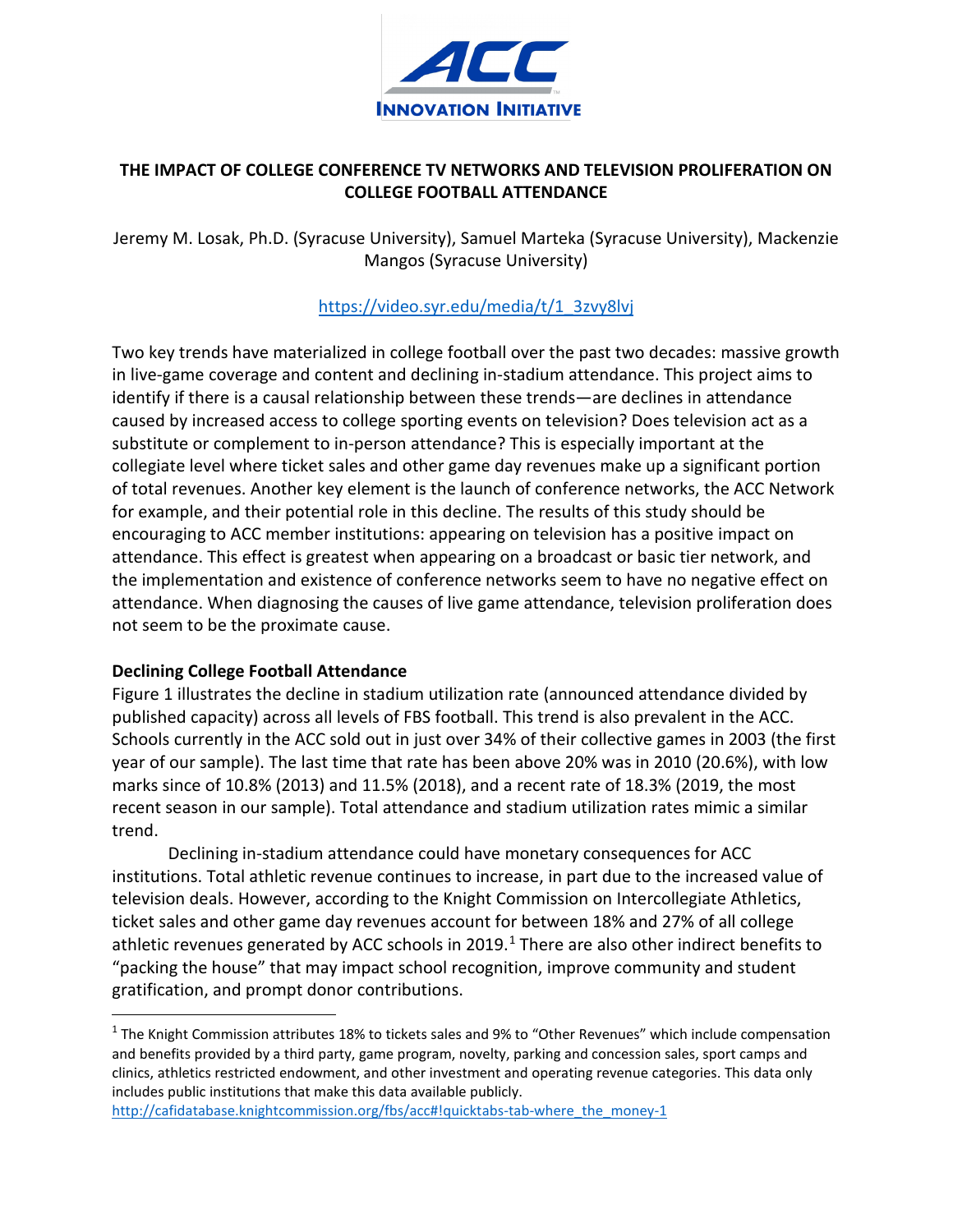

**Figure 1**: College Football Attendance Over Time



### **Television Proliferation and Attendance**

A major shift in college football over the past two decades has been the increasing number of broadcasts. In 2003, 45.6% of the games in our sample were not broadcasted. That is down to just 1.6% in 2019. While the percentages of games available on broadcast networks such as ABC, CBS, FOX, and NBC and on basic tier networks such as ESPN, ESPN2, FS1, and NBCSN, among others, have remained relatively static during this time, the percentage of games available on premium tier networks has skyrocketed. This category, which includes networks typically only available as an add-on to a cable subscription such as ESPNU, CBSSN, and the various conference networks, among others, barely existed in 2003 (0.4% of games), but accounted for over a third of games in 2019 (34.8%). Also growing in prevalence are games appearing via streaming platform only. The growth in these two broadcast categories has led to increased availability of college football. In fact, every home game hosted by an ACC school over the last decade has been broadcasted live.

This project considers the impact of live coverage on game-day attendance to college football games, using a panel data set covering all home FBS college football games between 2003 and 2019. Measures of attendance include announced stadium attendance and stadium utilization rate, utilizing data acquired from ESPN box scores, school media guides, and Wikipedia (when other data was not available). Initial results examine the impact of appearing on broadcast network, basic tier network, premium tier network, regional network only, online stream only, and pay-per-view (more prevalent earlier in the sample). These results control for the quality of the teams playing, uncertainty of outcome, weather, stadium attributes, distance